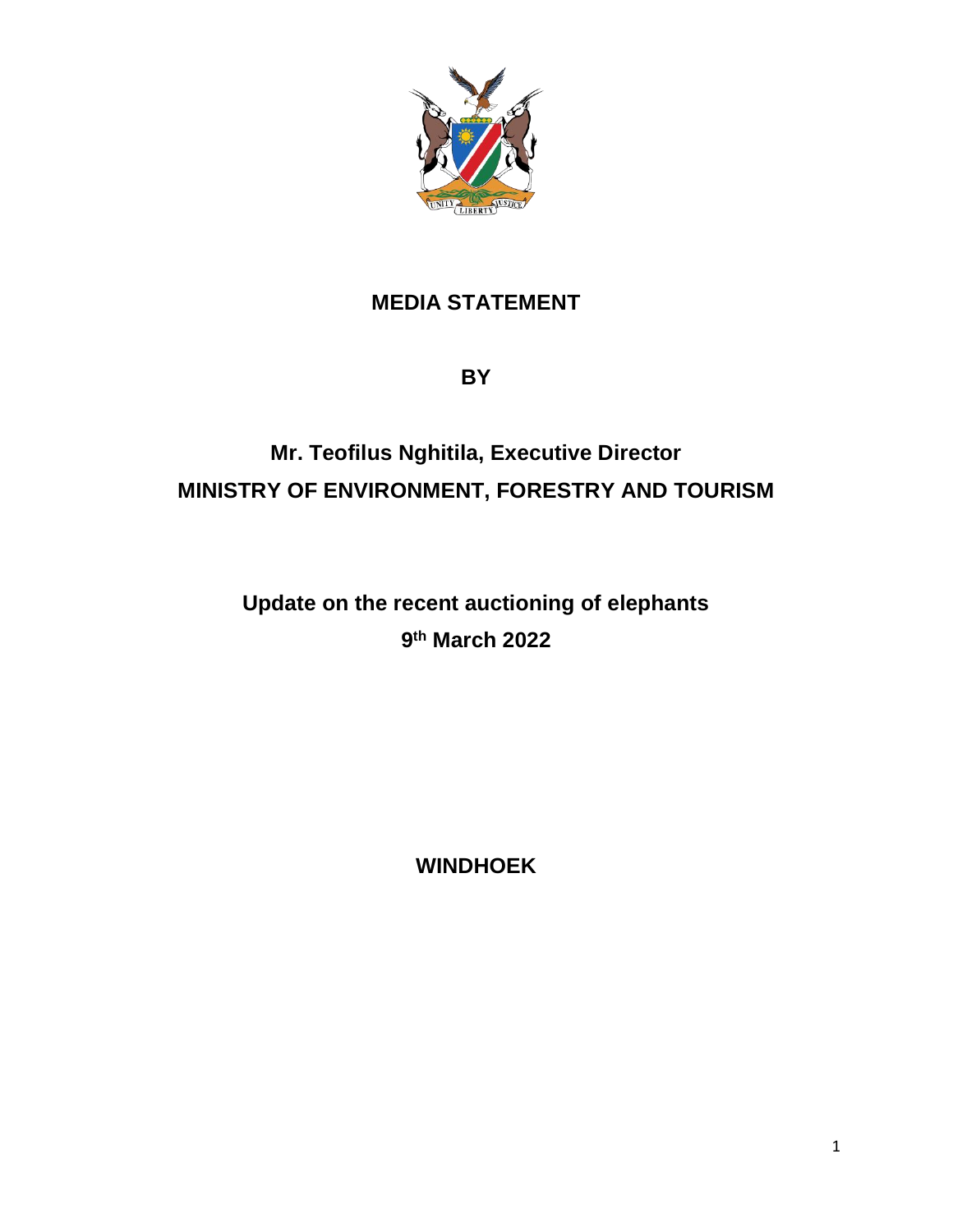Let me take this opportunity to greet and welcome you all to this press conference, which the Ministry has arranged to engage with you, members of the media, in order to provide an update and to further clarify the circumstances around the recent auction and export of elephants from Namibia.

Ladies and Gentlemen,

I would like to start this morning by stating that the mandate of the Ministry of Environment, Forestry and Tourism is derived from Article 95 L of the Constitution of the Republic of Namibia, which obliges the State to ensure "the maintenance of ecosystems, essential ecological processes and biological diversity and the utilization of living natural resources on a sustainable basis for the benefit of all Namibians, both present and future".

The conservation and sustainable utilization of our living natural resources is therefore anchored in our Constitution as well as in various international agreements to which Namibia is a Party to, including the Convention on Biological Diversity and the Convention on International Trade in Endangered Species of Wild Flora and Fauna.

As a sovereign state, with our own laws, policies and plans, the Ministry of Environment, Forestry and Tourism is confident that Namibia is taking sound decisions and setting a positive agenda for the conservation of our living natural resources. This is based not on the emotive arguments of animal rights and other individuals but rather on the collective involvement of our communities and farmers in conservation and making sure that conservation is beneficial to and for our people. This is an approach that has proven to be successful in the recent past and we are convinced that it will continue to be successful in the present and in the future.

It is worth noting that the world's most authoritative report on the state of biodiversity, the fifth Global Biodiversity Outlook, published in 2020, highlighted how the global rate of biodiversity loss is unprecedented. Yet in Namibia we continue to see increasing populations of many high value and globally endangered species, including elephant.

Ladies and Gentlemen,

In December 2020, the Ministry of Environment, Forestry and Tourism took the decision to put 170 elephants for auction in an effort to relieve the pressure from human elephant conflict on communities in the four hotspot areas of Omatjette, Kamanjab, Grootfontein-Kavango Cattle Ranch and Grootfontein-Tsumkwe.

This decision was not taken lightly but is a decision that is fully in line with our national laws and policies and various international agreements to which we are a Party. We are furthermore fully confident that it will not jeopardize the overall population and health of elephants in the country at large, which is currently stands at 24 091 (Twenty-four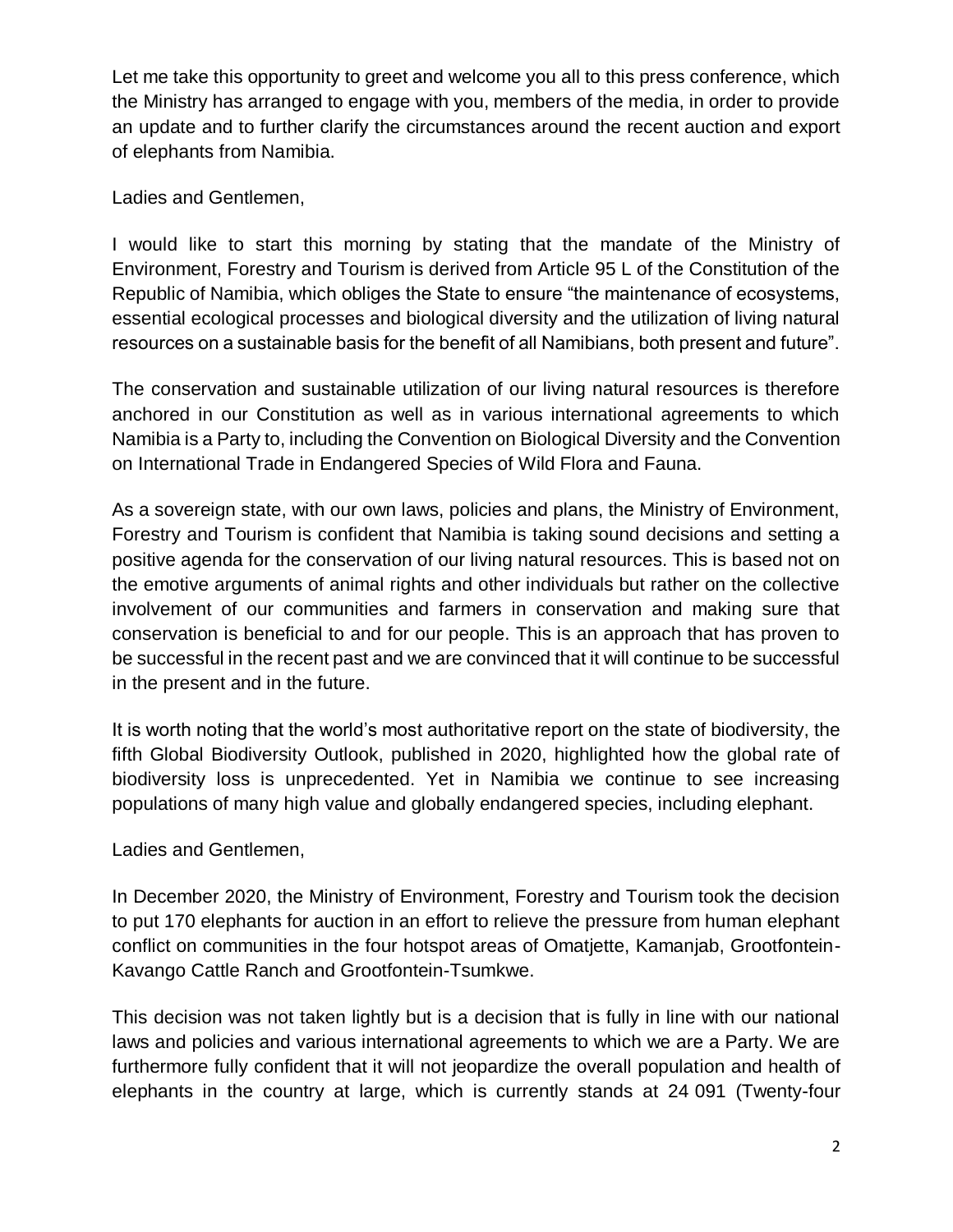thousand and ninety-one), (census of 2016 elephants survey). While there is an estimated 1 172 elephants in north-west.

As recently as last year, the Ministry launched, after a very thorough consultative process, the National Elephant Conservation and Management Plan for the next decade. This Plan documents the challenge of human elephant conflict in Namibia, including in the hotspot areas targeted by this auction. Reducing wildlife population numbers in certain areas is in fact a conservation tool and a conservation management strategy that has proven to be effective in Namibia, where we routinely translocate threatened and endangered animal species to other parts of Namibia as well as to other countries. The National Elephant Conservation and Management Plan also states that elephant population reduction should be considered in certain instances.

As the Ministry of Environment, Forestry and Tourism has repeatedly recognized in recent years, human wildlife conflict is one of the most difficult challenges we face. Complaints of damage from wildlife, particularly elephants, to crop fields, livestock, humans and infrastructure such as fences, gates and water installations are complaints we as a Ministry need to respond to and deal with on a constant and consistent basis. Those who trivialize this issue ought to be more sensitive to the plight of our communities and farmers and recognize as we do that human wildlife conflict is a serious challenge. If it is not managed carefully, it has the potential to reverse all our conservation gains including the increased elephant numbers across the country.

Most of our critics, fail to recognize that Namibia's conservation has been a success because people have accepted to co-exist with animals. However, this co-existence is truly threatened by cases of human wildlife conflict and we would not want to imagine what could happen when people in their frustration no longer accept sharing their living spaces with wild animals. Both human and animal lives matter and we will continue to take difficult decisions to ensure our continued co-existence.

Ladies and Gentlemen,

To our fellow Namibians, I wish to encourage that we start to follow conservations in the country at all times to understand how and why some decisions are taken and not only react negatively after a decision is taken. Most people will criticize without understanding the basis of our decisions, even when these are anchored in our existing laws, policies and plans.

With regard to this particular process, I would wish to put on record that it was done in a fully open and transparent manner. The auction was undertaken through a public tender advertised in national media for everyone to see and to ensure fair and equal opportunity to those interested in taking part. Ample time was given, as per procurement requirements, for bidders to prepare and submit their bids. We have also provided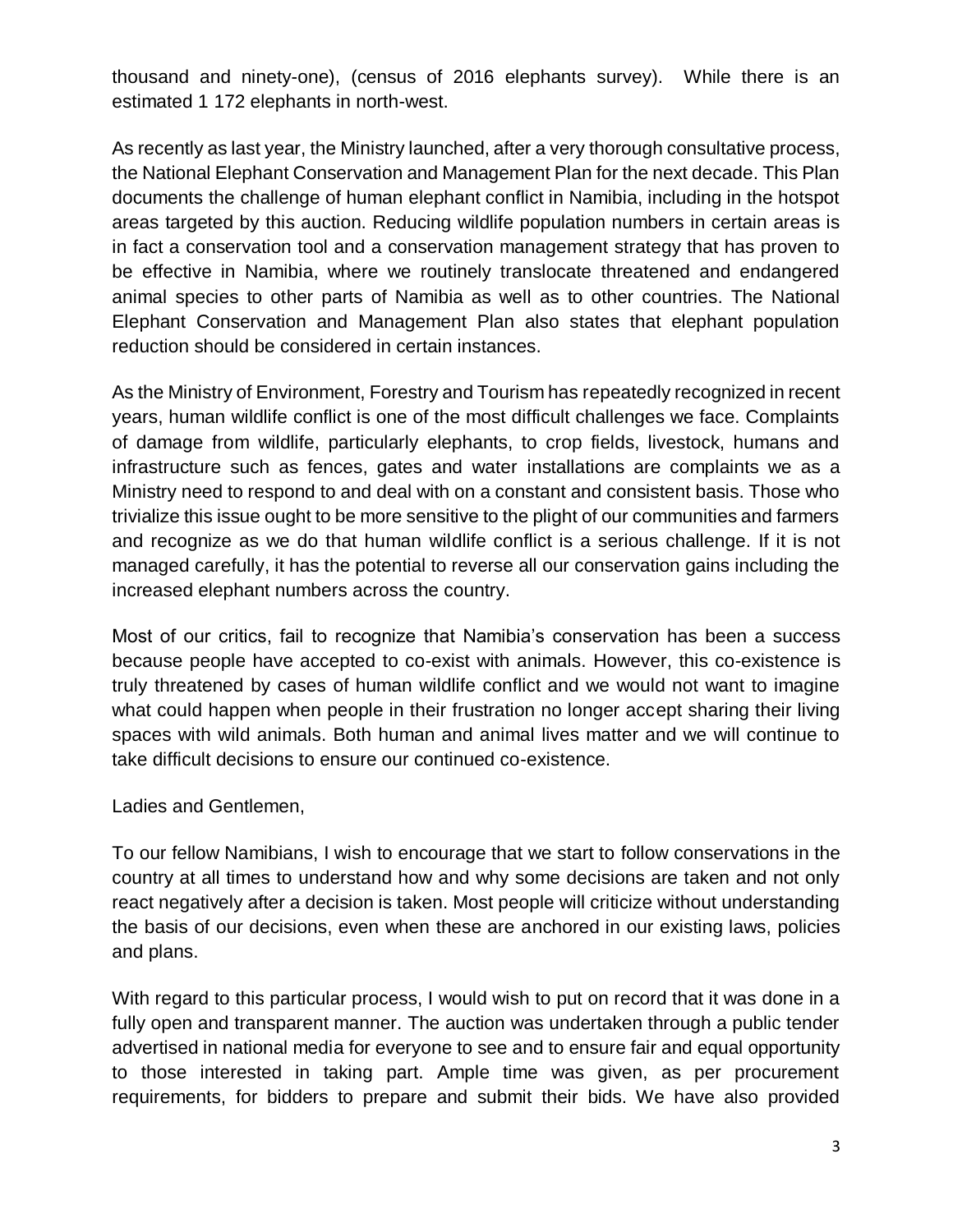periodic updates on the process as far as was legally possible through media releases and answers to general media and public inquiries. However it should be noted that tender processes have limitations as to what details can be put in the public domain at certain stages. This should not be construed as the Ministry being secretive, but is simply out of compliance with procurement-related procedures and processes.

I also take this opportunity to reject the insinuation that the funds generated from the auction are tainted by corruption and will be pocketed by individuals. The money raised through the auction is deposited directly to the account of the Game Product Trust Fund and is to be utilized for the conservation of our wildlife, and particularly for the management of human wildlife conflict. The accounts of the Game Product Trust Fund are audited by independent auditors each year.

Ladies and Gentlemen,

By way of update, I wish to inform you that of the 170 adult elephants offered for sale, only 57 were successfully sold and the buyers were Namibian entities, who by virtue of being the successful bidder, became the legal owners of those elephants. Once the successful bidders have ownership of the elephants, they are within their rights to utilize them in any way, provided it is within the confines of our domestic and international laws.

On Friday 5<sup>th</sup> March 2022, the 22 elephants, captured from the Kamanjab commercial farming area in the Kunene region and supplied to one of the successful bidders, were exported to the United Arab Emirates. The elephants arrived in the United Arab Emirates on Saturday 6<sup>th</sup> March 2022 and are reported to be doing well. I wish to clarify in this case that the export of these elephants was a private transaction between the private owner of the elephants and their clients in the United Arab Emirates. The Ministry of Environment, Forestry and Tourism had no stake in this transaction apart from providing the necessary permits as were applied for by the owner.

For your further information, the 22 elephants exported to UAE were captured from 3-5 September 2021 in the Kamanjab area and generated a total of N\$3.3 million (average price per elephant of N\$150,000). The 15 elephants bought by Naankuse were captured from 31 August to 1 September 2021 in the Khorixas area (part of the Omatjete population). This generated a total of N\$1.125 million (average price per elephant of N\$75,000). The money for all supplied elephants is paid to the Game Product Trust Fund.

The 20 remaining elephants will be supplied once the necessary permits have been acquired, once the sales agreement is signed and the funds are paid to the Game Product Trust Fund. This will generate revenue of N\$1.5 million (average price per elephant N\$75 000). It is furthermore important to note that all of the above-mentioned amounts do not include any costs related to capture, translocation or care of the elephants and that the buyers are responsible for all of these costs.